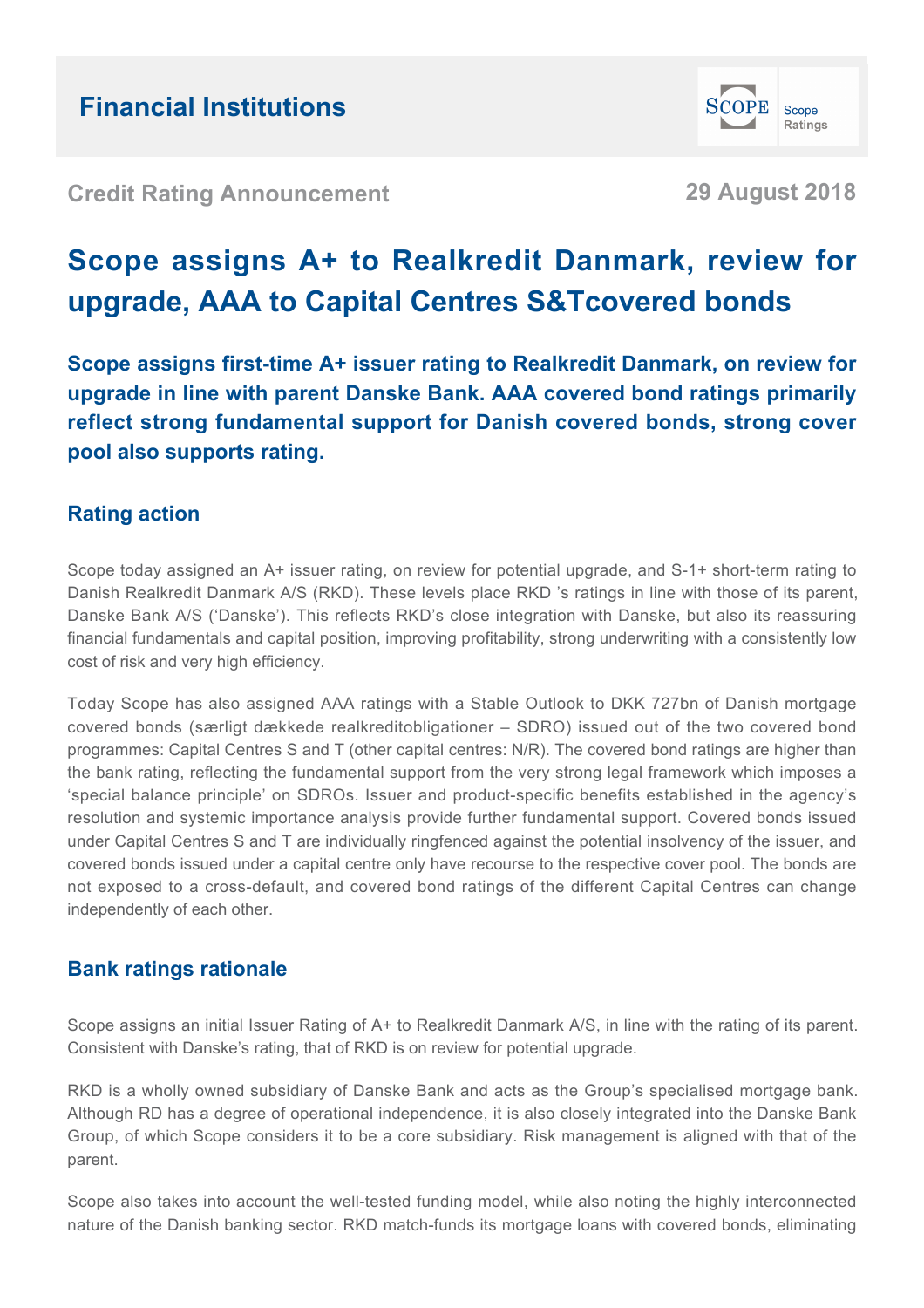most market risks. Its main exposure is therefore to credit risk.

The rating drivers are as follows:

- RKD is a core subsidiary of the Danske Bank group, and closely integrated into it, with a consistent strategy and risk management principles. The parent also provides a first loss guarantee for mortgages originated through its own network.
- A solid market position as the second largest mortgage lender in Denmark, with a 28% market share.
- Although RKD is dependent on wholesale funding, the Danish covered bond market is well-established and liquid. A broad range of domestic and international investors exist for the bonds, including other Danish financial institutions, insurance companies and pension funds.
- Reassuring profitability and prudential capital metrics. Profitability has been improving in recent years, supported by higher margins, cost reductions and low impairments. RKD seeks to upstream excess capital to its parent, however, maintains prudential capital ratios comfortably in excess of requirements.

### **Covered bond ratings rationale**

Scope has assigned AAA ratings with a Stable Outlook to RKD's covered bonds issued under Capital Centre S and Capital Centre T. Ratings take into account the A+ issuer rating, further enhanced by:

- $\bullet$  fundamental credit support factors which are the primary rating driver, providing up to six notches of uplift above the bank's rating. Only four notches are used to support the rating uplift. Fundamental credit support can stabilise the covered bond rating against a two-notch deterioration in the issuer rating.; and
- cover pool support which could equally support the uplift from the bank rating for the covered bond ratings, given the pool's credit quality and characteristics. For RKD's SDROs, the possible uplift could be up to nine notches. Both capital centres exhibit strong credit characteristics and the balance principle almost fully eliminates market, and in particular, mismatch risks. Available overcollateralisation mitigates remaining risks and supports an uplift from the issuer rating of at least four notches.

For the covered bond rating report please click [HERE.](http://www.scoperatings.com/ScopeRatingsApi/api/downloadanalysis?id=dbe9f5e9-3701-4d07-9e20-ac4aec0d4d3d)

### **Key rating drivers for the covered bond ratings**

- Sound issuer credit rating (positive)
- $\bullet$  Fundamental credit support resulting from the strength of the Danish legal and resolution framework including systemic importance, which supports a six-notch uplift to the issuer rating (positive)

## **Fundamental credit support: benefits from the Danish legal framework and resolution regime assessment**

Fundamental credit support factors are the primary support for the ratings and provide the covered bonds with a six-notch uplift above the issuer rating on RKD. Two notches of uplift are driven by the strong Danish covered bond legal framework. Four additional notches of uplift are driven by the support afforded by the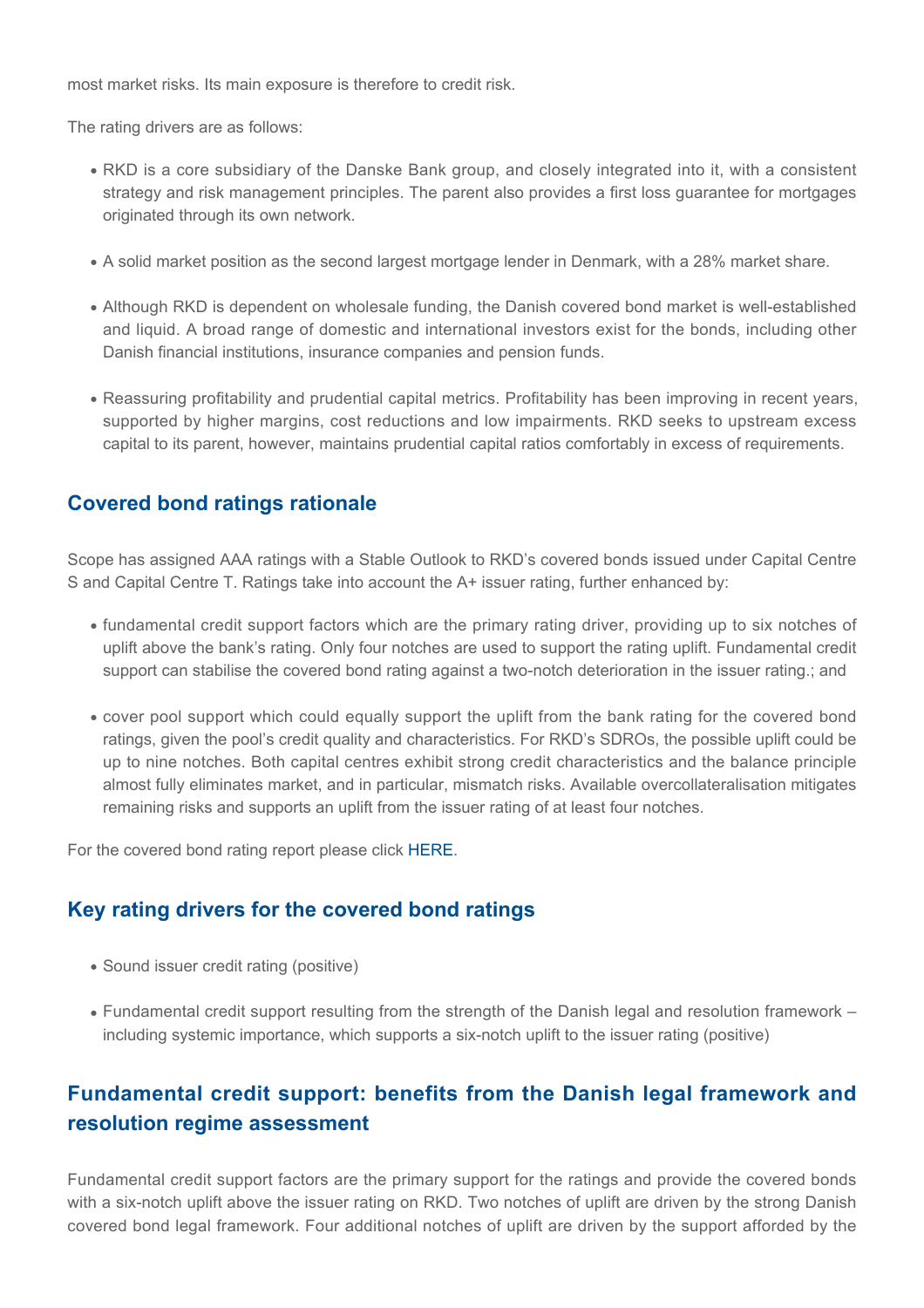resolution regime and the systemic importance of RKD's covered bonds. Fundamental credit support effectively provides a rating floor for the covered bonds which is six notches above the issuer rating.

### **Analysis of the Danish covered bond legal framework**

In Scope's view, the Danish framework, in particular the strict balance principle applicable to SDROs, currently provides one of the strongest European covered bond frameworks. It meets the rating agency's criteria for protecting covered bond investors and allows Scope to assign the highest, two-notch credit differentiation for a supportive legal framework.

The Danish legal covered bond framework is mainly based on the Danish Mortgage-Credit Loans and Mortgage-Credit Bonds Act (the 'Mortgage Act') the Danish Financial Business Act, the Capital Requirements Regulation as well as specific bankruptcy regulations for covered bond issuers (sections 247a-247i of the Financial Business Act and sections 22-33 of the Mortgage Act). In general, three types of covered bond can be issued in Denmark: Særligt Dækkede Obligationer (SDOs – issued by universal and mortgage banks), SDROs and Realkreditobligationer (ROs – the latter two can only be issued by mortgage banks). RKD's main funding tool are SDROs. The issuer also maintains some legacy capital centres with ROs that are gradually being wound down. The covered bonds rated by Scope are SDROs issued out of capital centre S&T – both of which need to comply with the specific balance principle. Credit-positive aspects for the SDRO:

- The use of a specialist, independently licensed mortgage bank which facilitates the segregation and isolation of the cover assets.
- Covered bond holders benefit from a senior claim on the eligible cover pool assets.
- $\bullet$  The definition of eligible assets follows European standards with a maximum 80% loan-to-value (LTV) limit for RKD's main collateral type, residential mortgages, and 60% LTV for commercial (including agricultural) mortgage loans.
- Non-performing loans will not be removed from the cover pool but will not be fully included in cover pool tests.
- As the specialist mortgage bank is a non-deposit taking institution, the covered bonds are not exposed to set-off risk.
- The specific balance principle almost fully eliminates market and mismatch risks.
- Derivatives can be used to mitigate market risks and there are no limits on the issuer's ability to further buffer risk with overcollateralisation.
- Danish SDROs benefit from ongoing covered bond-specific regulatory oversight, also supported by macro-prudential monitoring as per the 'supervisory diamond' of the Danish Financial Supervisory Authority (Finanstilsynet). SDROs fully fit the Undertakings for the Collective Investment of Transferable Securities and the Capital Requirements Regulation definition, allowing investors to attach preferential risk weights.

### **Resolution regime and systemic importance considerations for RKD's covered bond programme**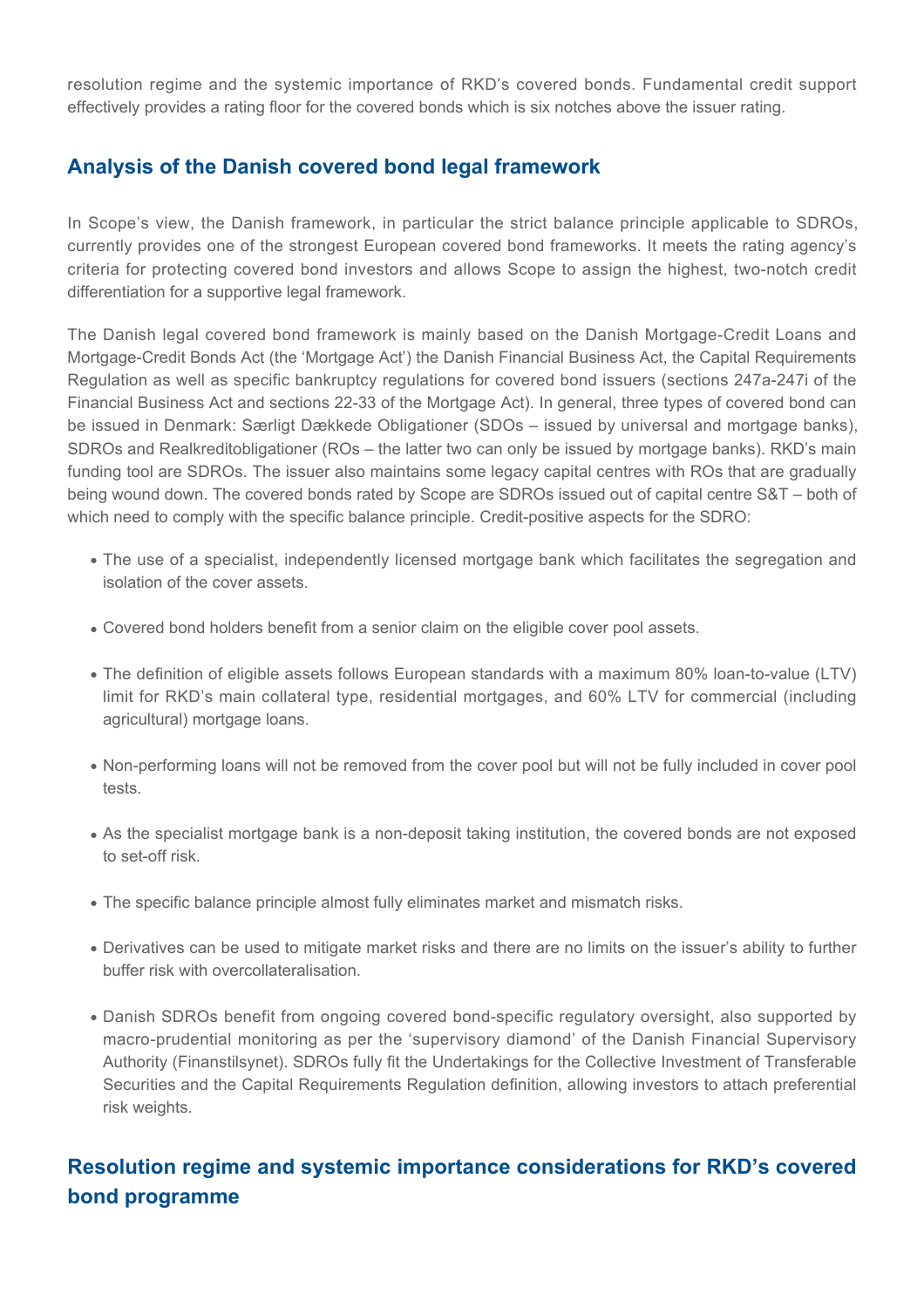The agency has provided RKD's covered bonds with four additional notches of uplift to reflect the general and issuer-specific benefit provided by the resolution regime as well as the systemic importance of covered bonds in Denmark.

One notch of uplift reflects the exclusion of Danish SDROs from a bail-in. Scope also assigns one additional notch for its view on the resolvability and likely maintenance of RKD in a resolution scenario. Scope acknowledges the benefits of being part of Danske Bank – a systemically important financial institution (SIFI) – as well as the resolvability of RKD. Danish mortgage banks, such as RKD, are exempt from the 'classic' Minimum Required Eligible Liabilities requirement. However, they do need to comply with a debt buffer comprising 2% of their unweighted lending which can be increased to 8% by 2020 for SIFI mortgage banks to allow the central bank to pursue its preferred resolution strategy.

One additional notch of uplift reflects the agency's view on the high domestic and international visibility of RKD as a covered bond issuer and the extremely high systemic importance of covered bonds in Denmark in general. Scope considers RKD's covered bond issuing activities and market share of about 28% to result in a high systemic importance. RKD has a longstanding history of covered bond issuance and is the second largest covered bond issuer in Denmark. Scope generally classifies Danish covered bonds as a systemic funding product, particularly used for the refinancing of residential mortgages. With a 221-year track record, the Danish covered bond market is one of the oldest worldwide and, on average, the combined outstanding covered bond volumes account for more than 140% of GDP. With EUR 398bn of outstanding covered bonds at year-end 2017, the Danish covered bond market is the largest covered bond market globally. Over the last five years, average annual issuance volumes have been high, at EUR 145bn. At present, nine banks are licensed to issue covered bonds, altogether maintaining 23 active covered bond programmes.

The fourth additional notch of uplift reflects the existence of a very cohesive and supportive domestic stakeholder group. Covered bond issuers work together actively under the umbrella of Finance Denmark and the Danish Mortgage Bank Association, promoting the product and initiating changes to the domestic or even international covered bond framework if needed (including the March 2014 amendment, introducing the option to continuously extend the repayment of a covered bond upon failed refinancing, changes to the Bank Recovery and Resolution Directive, the Capital Requirements Regulation or the planned European covered bond directive). Domestic covered bond investors such as banks and insurers actively use covered bonds as a substitute for long-dated, scarce DKK-denominated government debt as well as for liquidity management purposes. Moreover, the central bank has demonstrated its support by allowing the use of covered bonds in its repo operations. Finanstilsynet is also an active stakeholder, given the widespread use of covered bonds as a refinancing tool for residential mortgage lending.

#### **Cover pool also supports highest rating achievable**

RKD's Capital Centre S and Capital Centre T are, in themselves, able to support a four-notch uplift for the covered bonds issued under each respective programme. As of 31 March 2018, DKK 269.3bn of cover assets has provided an overcollateralisation of 5.9% for the DKK 254.2bn of SDROs issued under Capital Centre S. DKK 508.3bn in cover assets or an overcollateralisation of 7.4% have been provided for the DKK 473.0bn of SDROs issued under Capital Centre T.

The credit quality of the cover pool is sound and the overcollateralisation needed to cover for credit risk is based on our analysis at low absolute levels. (Credit risk contribution to support a four-notch uplift: Capital Centre S: 0.86%; Capital Centre T: 0.80%). RKD's two covered bond programmes broadly reflect the different interest rate fixings the bank offers to its customers. Whereas Capital Centre S predominantly comprises fixed for life mortgage loans (96%), Capital Centre T entirely comprises floating rate mortgages (split between interest-only floaters at 56%, and amortising mortgage loans at 44%). At 86%, Capital Centre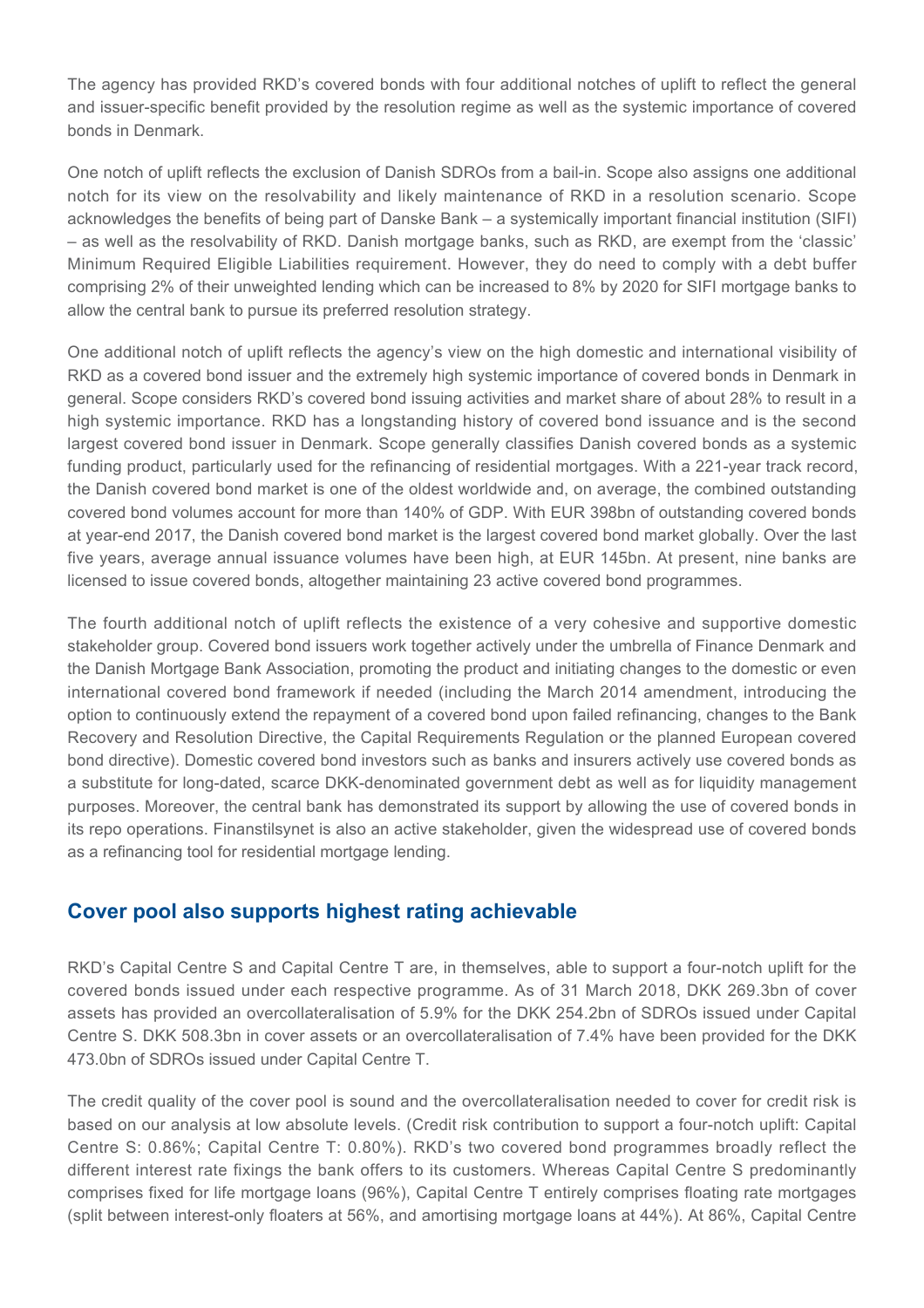S is more strongly geared towards residential mortgage borrowers (with properties, including commercial rental properties, defined as being for residential purposes) than Capital Centre T (67.5%). While eligibility criteria for LTVs differ between residential and commercial mortgage loans, the average LTV does not significantly differ between both programmes (S: 63% vs T: 62%). Capital Centre S comprises 99.9% domestic Danish mortgages while Capital Centre T also comprises some Swedish (3.31%) and Norwegian (0.8%) mortgage loans.

In a European context, Danish SDROs and ROs are the least sensitive to changes in market risk and are generally not exposed to mismatch risk. The application of the specific balance principle means that assets and liabilities need to be almost perfectly matched with regard to rates, currencies and maturities – also resulting in regular tabs of outstanding covered bonds. Effectively, once a new mortgage loan is granted by a bank, an already outstanding covered bond with the same terms and conditions will be increased in size.

Mismatches are generally a result of the minimum regulatory as well as voluntary overcollateralisation, typically creating a very moderate negative asset liability mismatch. Despite the almost perfect maturity match, the combination of interest-only and adjusted rate mortgage products introduces refinancing risk as certain bonds needs to be refinanced during the life of the loan. Regulators have mitigated the risk by introducing an automatic mandatory extension of such bonds, effectively resulting in conditional passthroughs. Currently, only Capital Centre T comprises bonds for which investors might be exposed to such an extension risk as Capital Centre S refinanced loans are fixed for life.

The agency also acknowledged the fact that around 8.5% of bonds in Capital Centre T are hard bullet bonds, issued before and grandfathered from the legislative changes in March 2014 that introduced maturity extensions. Around 1.7% of bonds are issued as hard bullets in Capital Centre S. Scope analysed the covered bond programmes to establish the overcollateralisation needed to also support a four-notch cover pool analysis-based uplift. This results in an overcollateralisation of 1.3% for Capital Centre S and 2.5% for Capital Centre T. RKD has consistently provided overcollateralisation above those levels. A downgrade of the issuer would only slightly increase the supporting overcollateralisation to 1.6% and 3.5%, respectively, also because of the balance principle. Cover pool support is not the primary rating driver. However, with an available overcollateralisation of 5.9% for S and 7.5% for T, cover pool support could equally benefit the rating.

#### **Quantitative analysis and assumptions for the cover pool analysis**

Scope performed a cash flow analysis and projected the cover pool defaults assuming a normal inverse distribution. Based on the credit performance data provided by the bank, in particular vintage and loss data as well as benchmarking, the agency derived an effective, weighted average lifetime mean default rate of 3.1% for Capital Centre S (applying a cure rate of 62%) and 2.6% for T (cure rate of 64%), as well as a weighted average coefficient of variation of 50% and 75%, respectively. Scope also assumed an asset recovery rate which for Capital Centre S ranges between 89.2% in the base and 72.5% in a stressed scenario. For Capital Centre T, the respective asset recovery rates are 87.9% and 69.3%, respectively.

In order to determine the recovery rates, Scope applies rating distance-dependent market value declines. Assumptions are based on an analysis of Danish housing market developments and characteristics. Scope established market value declines for the properties securing the mortgage loans of 22.5%-65% in its base scenario and 42.5%-80% in a stressed scenario (depending on the location and type of property). In addition to a correction of the indexed LTV to a sustainable level, this market value decline incorporates a general fire sale discount.

Scope analysed the credit risk of the substitute assets accounting for 5.6% of the Capital Centre S cover pool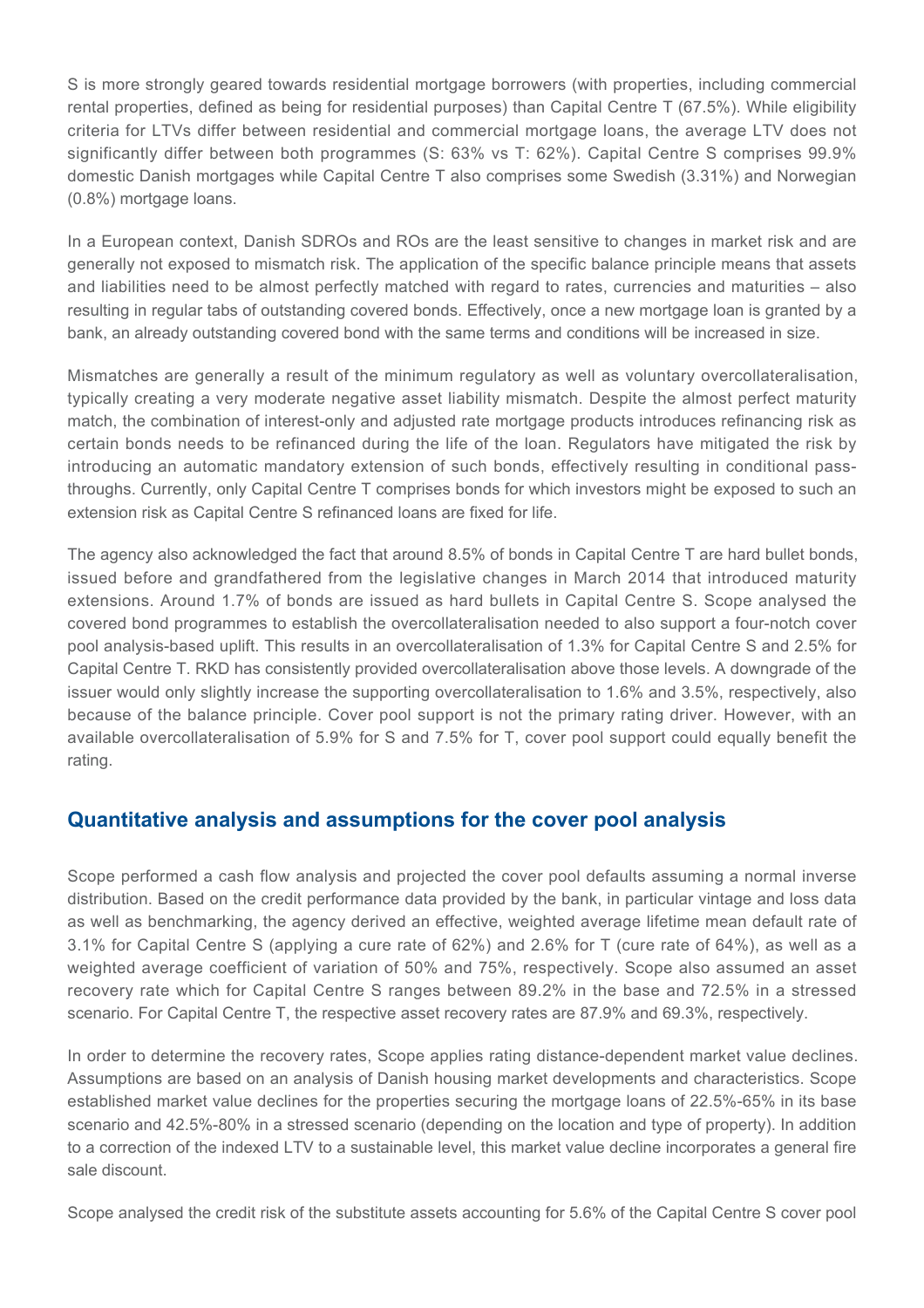and 6.9% of the Capital Centre T cover pool. Both primarily consist of sovereign exposures and other domestic covered bonds. The agency estimated the sub-portfolio's default characteristics using a portfolio analysis framework. The low default rate and high coefficient of variation for the default distribution of substitute assets reflect the high credit quality but also the high obligor concentration in the respective sub portfolios.

Scope used the resulting loss distribution and default timing to project the covered bond programme's cash flows and reflect the programme's amortisation structure. The rating agency also incorporated the impact of rating distance-dependent interest rate and foreign exchange rate stresses in its analysis. Both covered bond programmes are most sensitive to rising interest rate scenarios. The Capital Centre S programme was most sensitive to a scenario in which interest rates rise after two years and plateau at 10%, whereas Capital Centre T is most sensitive to a scenario in which rates only start rising and plateau at 10% after 10 years.

Capital Centre S is exposed to an appreciation of the DKK against foreign exchange because substitute assets that are not funded with outstanding bonds are held in foreign exchange (SEK and NOK). In the most stressful scenario this incorporates devaluations of 26% (SEK) and 32% (NOK). Even though the two currencies are almost pegged, we also incorporated a devaluation stress of the EUR against the DKK of 7%. Capital Centre T is exposed to a depreciation of the DKK against foreign exchange even though assets and liabilities are nearly perfectly hedged naturally. However, an open position occurs with assets written down by losses and, accordingly, foreign exchange liabilities exceeding foreign exchange assets. In this case, Scope assumed an appreciation of 35.5% (SEK), 25% (NOK) and 7% (EUR).

To calculate a net present value of the cover pool in the event of an asset sale, a liquidity premium for Danish residential mortgage loans of 150 bps and 300 bps for commercial mortgage loans was added to the rating distance and scenario-dependent discount curve. Scope derived this liquidity premium by analysing the longterm development of trading spreads for Danish and other 'core country' covered bond spreads (both for EUR- and DKK-denominated covered bonds). Scope generally uses 150 bps as the lowest liquidity premium for residential-backed cover pools even though the Danish covered bond spreads observed are negative at present. Further, EUR-denominated covered bonds remained below 100 bps during the crisis and DKKdenominated bonds only reached a height of 147 bps for a short period in 2008.

Scope tested for low (0%) and high prepayments (up to 20%) to stress the programmes' sensitivity to unscheduled repayments. Both programmes are most sensitive against high prepayments as these reduce the available excess spread over the life of the transaction. Low prepayments are more beneficial, also because asset sales to repay remaining hard bullet bonds are limited.

An annual servicing fee of 27 bps was assumed for Capital Centre S and 32 bps for Capital Centre T. This fee was calculated as a weighted average based on a residential fee of 25 bps, a commercial fee of 50 bps and 10 bps for the substitute assets.

#### **Stable Outlook assigned to the covered bonds**

The Stable Outlook on the covered bonds reflects i) the stable fundamental credit support attributable to the banks covered bonds; well matched capital centres with cover assets exhibiting low LTV's. Cover pool support is currently not needed but could further enhance the covered bond ratings; ii) Scopes view that the European covered bond harmonisation will not negatively impact the fundamental support factors relevant for the issuers and Danish mortgage covered bonds in general.

#### **Covered bond rating-change drivers**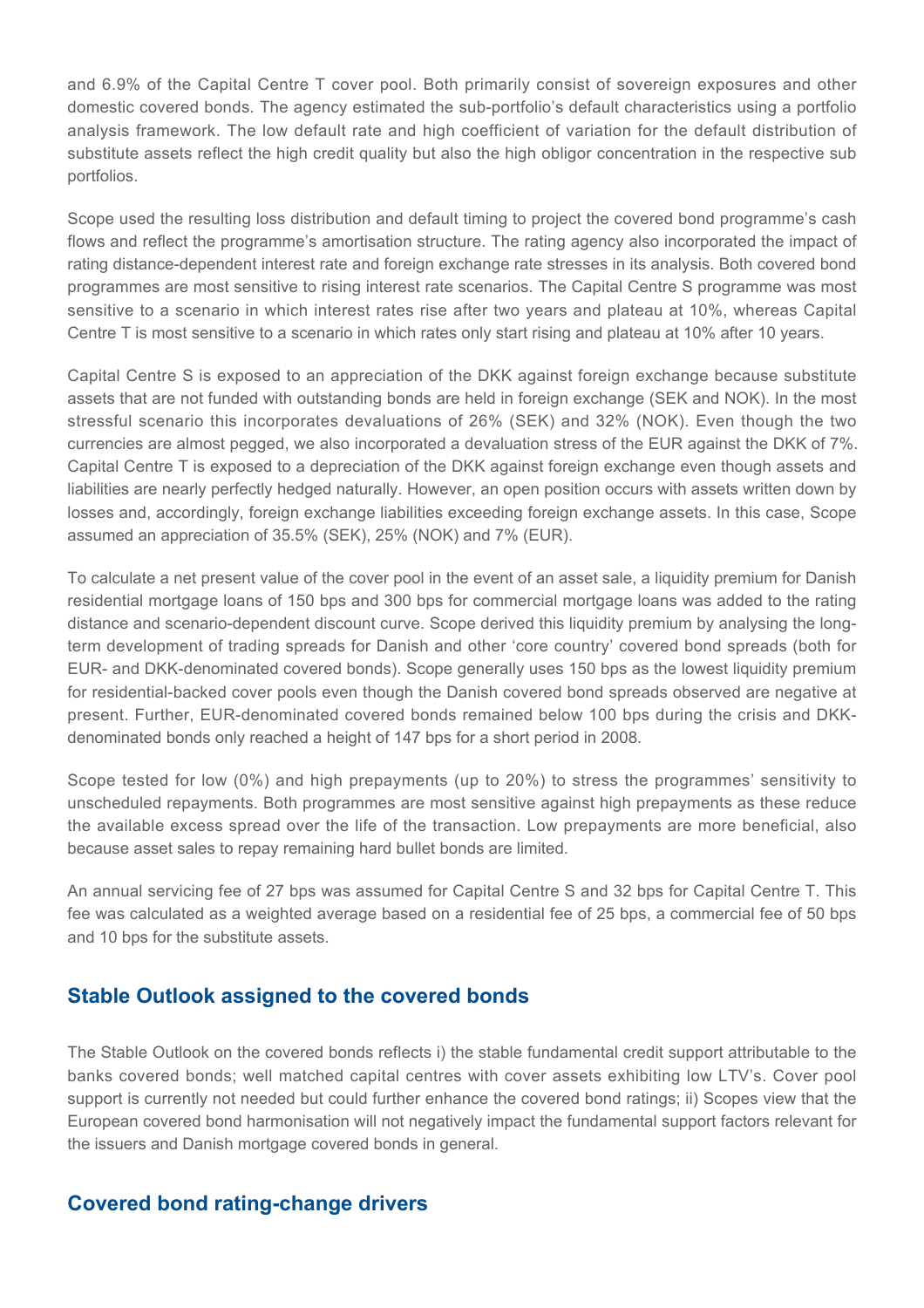The covered bond ratings are already at the highest level and do not include cover pool support. Covered bond ratings could be negatively affected by i) a more than two-notch downgrade of the issuer and without cover pool support, or ii) the legal and resolution framework evolves toward a less supportive one for covered bonds including a changed view on the issuer's resolvability and lower cover pool support, both of which is not expected by Scope.

Both, the detailed rating reports on the issuer and the covered bonds are available on [www.scoperatings.com](http://www.scoperatings.com).

#### **Stress testing**

No stress testing was performed for the bank or covered bond rating.

#### **Cash flow analysis**

No cash flow analysis was performed for the bank ratings. In order to determine the cover pool supported rating uplift, Scope performed a cash flow analysis to establish an expected loss for the covered bonds. The cash flow analysis uses the scheduled cash flows of the cover assets and covered bonds as a starting point. Scope applies rating distance-dependant stresses to simulate the impact of increasing credit and market risks to these cash flows. The cash flow analysis also includes the impact of stressed asset sales or other variables such as changing prepayment speeds or servicing costs.

#### **Methodology**

The methodology used for the bank rating and outlook was the Rating Methodology Bank Ratings. For the covered bond ratings and outlook the Covered Bonds Rating Methodology and the General Structured Finance Rating Methodology were used. The methodologies are available on www.scoperatings.com.

Historical default rates of Scope Ratings can be viewed in the rating performance report on https://www.scoperatings.com/#governanceand-policies/regulatory-ESMA Please also refer to the central platform (CEREP) of the European Securities and Markets Authority (ESMA): http://cerep.esma.europa.eu/cerep-web/statistics/defaults.xhtml. A comprehensive clarification of Scope's definition of default as well as definitions of rating notations can be found in Scope's public credit rating methodologies on www.scoperatings.com.

The rating outlook indicates the most likely direction of the rating if the rating were to change within the next 12 to 18 months.

#### **Solicitation, key sources and quality of information**

The rated entity participated in the rating process.

The following substantially material sources of information were used to prepare the credit rating: public domain, the rated entity, third parties and Scope internal sources.

Scope considers the quality of information available to Scope on the rated entity or instrument to be satisfactory. The information and data supporting Scope's ratings originate from sources Scope considers to be reliable and accurate. Scope does not, however, independently verify the reliability and accuracy of the information and data.

Prior to the issuance of the rating or outlook action, the rated entity was given the opportunity to review the rating and outlook and the principal grounds on which the credit rating and outlook is based. Following that review, the rating was not amended before being issued.

#### **Regulatory disclosures**

This credit rating and/or rating outlook is issued by Scope Ratings GmbH.

Lead analyst: Jennifer Ray, Executive Director (Bank ratings); Karlo Fuchs, Executive Director (Covered bond ratings)

Person responsible for approval of the rating: Marco Troiano, Executive Director (Bank ratings); Carlos Terre, Managing director (Covered bond ratings)

The ratings/outlooks were first released by Scope on 29.08.2018.

#### **Potential conflicts**

Please see www.scoperatings.com. for a list of potential conflicts of interest related to the issuance of credit ratings.

#### **Conditions of use / exclusion of liability**

© 2018 Scope SE & Co. KGaA and all its subsidiaries including Scope Ratings GmbH, Scope Analysis GmbH, Scope Investor Services GmbH and Scope Risk Solutions GmbH (collectively, Scope). All rights reserved. The information and data supporting Scope's ratings, rating reports, rating opinions and related research and credit opinions originate from sources Scope considers to be reliable and accurate. Scope does not, however, independently verify the reliability and accuracy of the information and data. Scope's ratings, rating reports, rating opinions, or related research and credit opinions are provided 'as is' without any representation or warranty of any kind. In no circumstance shall Scope or its directors, officers, employees and other representatives be liable to any party for any direct, indirect, incidental or other damages, expenses of any kind, or losses arising from any use of Scope's ratings, rating reports, rating opinions, related research or credit opinions. Ratings and other related credit opinions issued by Scope are, and have to be viewed by any party as, opinions on relative credit risk and not a statement of fact or recommendation to purchase, hold or sell securities. Past performance does not necessarily predict future results. Any report issued by Scope is not a prospectus or similar document related to a debt security or issuing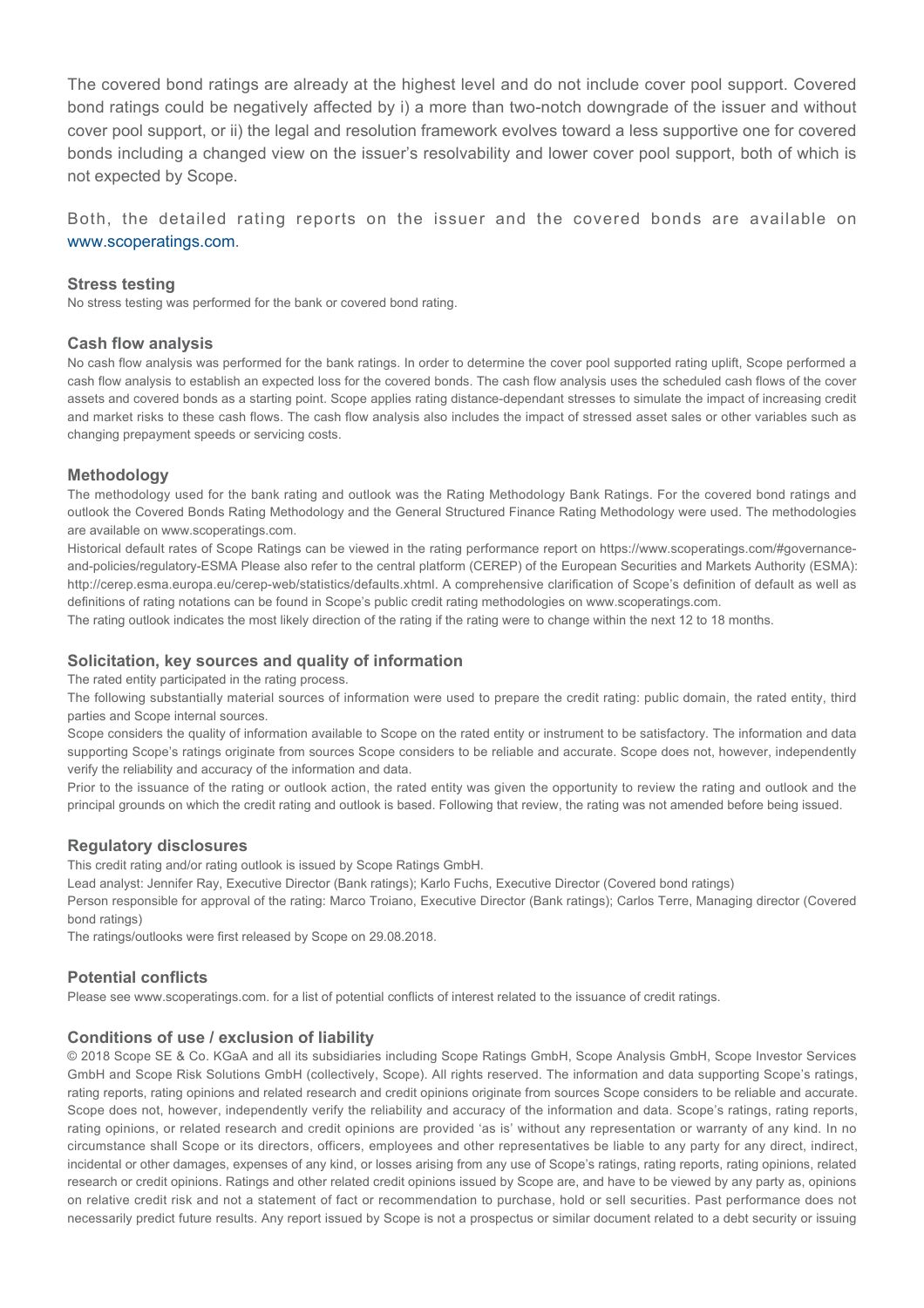entity. Scope issues credit ratings and related research and opinions with the understanding and expectation that parties using them will assess independently the suitability of each security for investment or transaction purposes. Scope's credit ratings address relative credit risk, they do not address other risks such as market, liquidity, legal, or volatility. The information and data included herein is protected by copyright and other laws. To reproduce, transmit, transfer, disseminate, translate, resell, or store for subsequent use for any such purpose the information and data contained herein, contact Scope Ratings GmbH at Lennéstrasse 5 D-10785 Berlin.

Scope Ratings GmbH, Lennéstrasse 5, 10785 Berlin, District Court for Berlin (Charlottenburg) HRB 192993 B, Managing Director: Torsten Hinrichs.

Analyst Contact (Covered bond rating): **Karlo Fuchs** : [k.fuchs@scoperatings.com](mailto:k.fuchs@scoperatings.com)

Analyst Contact (Bank ratings): **Jennifer Ray** : [j.ray@scoperatings.com](mailto:j.ray@scoperatings.com)

Team leader (Covered bond rating): **Guillaume Jolivet** : [g.jolivet@scoperatings.com](mailto:g.jolivet@scoperatings.com)

Team leader (Bank ratings): **Samuel Theodore** : [s.theodore@scoperatings.com](mailto:s.theodore@scoperatings.com ) 

### **About Scope Ratings GmbH**

Scope Ratings GmbH is part of the Scope Group with headquarters in Berlin and offices in Frankfurt, London, Madrid, Milan, Oslo and Paris. As the leading European credit rating agency, the company specialises in the analysis and ratings of financial institutions, corporates, structured finance, project finance and public finance. Scope Ratings offers a credit risk analysis that is opinion-driven, forward-looking and non-mechanistic, an approach which adds to a greater diversity of opinions for institutional investors. Scope Ratings is a credit rating agency registered in accordance with the EU rating regulation and operating in the European Union with ECAI status.

#### **Contact**

**Analyst Press**

Karlo Fuchs André Fischer [k.fuchs@scoperatings.com](mailto:k.fuchs@scoperatings.com) [an.fischer@scopeanalysis.com](mailto:an.fischer@scopeanalysis.com)

### **in S**

Scope Ratings GmbH • Lennéstraße 5 • Phone: +49 30 27891-0 • Fax: +49 30 27891-0 <www.scoperatings.com>

Executive Board: Torsten Hinrichs • District Court: Berlin: HRB 192993 B • VAT identification number: DE226486027

Save paper! Please consider the environment before printing this email.This email may contain confidential and/or privileged information. If you are not the intended recipient (or have received this email by mistake) please notify the sender immediately and destroy this email. Any unauthorised copying, disclosure or distribution of the material in this email is strictly forbidden.